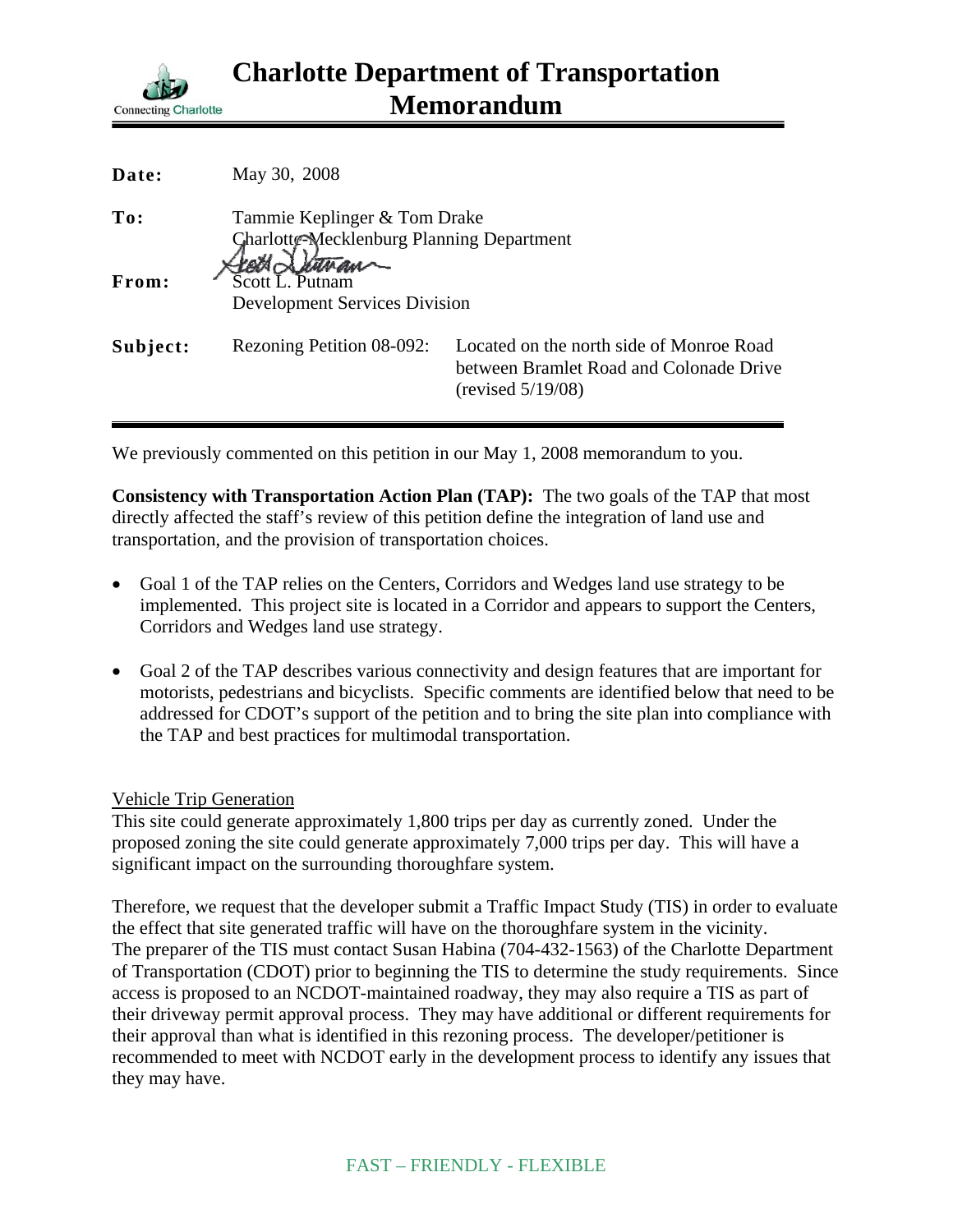Tammie Keplinger & Tom Drake May 30, 2008 Page 2 of 3

We have the following specific comments that are critical to CDOT's support of the rezoning petition:

- 1. A better network of public streets is needed in this area. The site plan needs to be revised to convert the following private streets to public streets. *(Previous comment)*
	- a. The proposed north-south street opposite Pulman Avenue needs to be a public street from Monroe Road and extended to stub at the northern property line.
	- b. The proposed east-west street needs to be a public street from Bramlet Road to Colonnade Drive. In addition to creating a desirable public street block spacing, this public street would eliminate the need for a 90-degree turned right-of-way for Colonnade Drive and a turnaround at the end of Bramlet Road.
- 2. All public streets within the development (with the exception of Monroe Road) need to be designed/constructed as Local Residential – Wide streets with a cross-section of 35 feet width (back-of-curbs), 8-foot planting strips, and 8-foot sidewalks in accordance with the adopted Urban Street Design Guidelines. The street can accommodate on-street parking and has a right-of-way width of 67 feet. *(Previous comment)*
- 3. The developer needs to dedicate additional right-of-way along the site's frontage on Bramlet Road to meet the requirements of the Local Residential – Wide street, measuring 33.5 feet from the centerline of the roadway. Additionally, the right-of-way dedication needs to extend to the northern property line. *(Previous comment)*
- 4. The revised site plan needs to more clearly indicate existing sidewalks, accessible ramps, and road rights-of-way on both sides of existing streets, and roadway centerlines. *(Previous comment)*
- 5. Additional comments will follow our review of the TIS. *(Previous comment)*

We have the following specific comments that are important to CDOT's support of the rezoning petition. We would like the petitioner to give serious consideration to these comments/requests. These may require coordination with related CMPC issues.

1. It appears that the neighborhood center associated with the proposed land use could serve not only the project's proposed 495 units but also the Chantilly neighborhood to the north. Therefore, we request that the necessary right-of-way be dedicated by the petitioner through the development to stub to the northerly property line with the intent to connect this site to the Chantilly neighborhood via Laburnum Avenue. This request maintains neighborhood connectivity to Laburnum Avenue via a new bridge, in the event Bramlet Road can no longer lead to a through connection due to FEMA-funded redevelopment of the adjacent Cavalier Apartments site. Such connectivity will provide future residents of this development more route choices, as well as provide access to the proposed retail from adjoining areas.